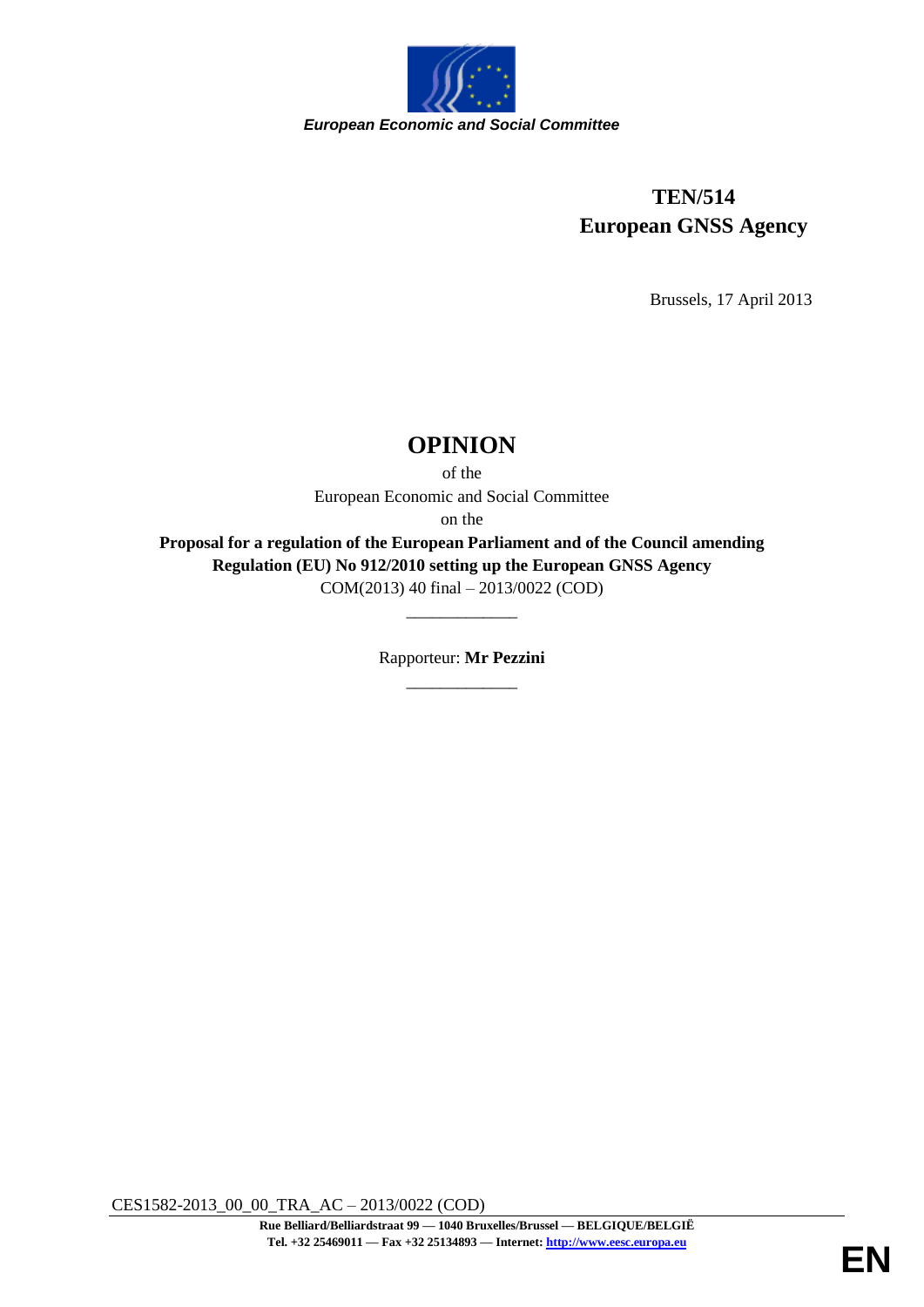On 27 February 2013, the European Council decided to consult the European Economic and Social Committee, under Article 304 of the Treaty on the Functioning of the European Union, on the

> *Proposal for a regulation of the European Parliament and of the Council amending Regulation (EU) No 912/2010 setting up the European GNSS Agency* COM(2013) 40 final - 2013/0022 (COD).

The Section for Transport, Energy, Infrastructure and the Information Society, which was responsible for preparing the Committee's work on the subject, adopted its opinion on 3 April 2013.

At its 489th plenary session, held on 17 and 18 April 2013 (meeting of 17 April), the European Economic and Social Committee adopted the following opinion by 169 votes to 1, with 5 abstentions.

> \* \* \*

#### 1. **Conclusions and recommendations**

- 1.1 The Committee welcomes the initiative to adapt the structures of the EU's global navigation satellite system agency in order to ensure the full independence of its bodies and a clear separation of accreditation and security activities from other activities.
- 1.2 The Committee thinks that the new framework of independence and cooperation within the European GNSS Agency (GSA) is adequate. Therefore, as things stand, the Committee supports the proposal to amend Regulation (EU) No 912/2010 setting up the GSA and recommends accepting this proposal insofar as it proves capable of fully achieving the stated objectives.
- 1.3 The Committee thus deems it important, in order to assess whether the solution adopted is in fact the best one possible, that the actual implementation of the functional structures put in place be monitored on an ongoing basis and that the Commission present regular substantiated reports in this regard.
- 1.4 The Committee highlights again the key role played by the European satellite navigation programmes EGNOS and Galileo, as a driver for innovation and competitiveness, for the benefit of the public, in the context of European space policy and the Europe 2020 strategy and in conjunction with the major global Earth monitoring and security projects, which should ensure that strong leadership and strategic independence in space can be maintained for the future of Europe.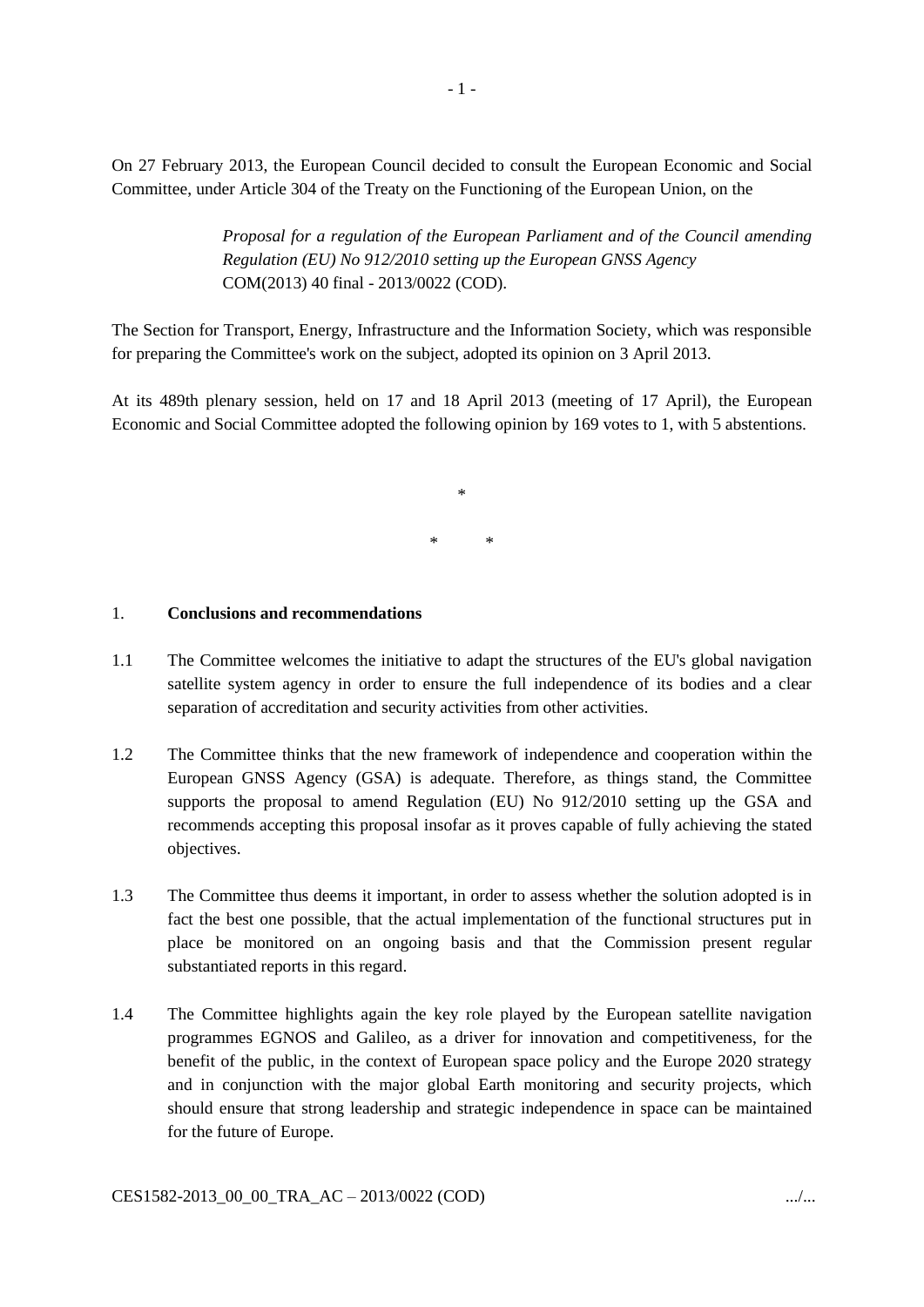- 1.5 In the Committee's view, the EU should realise that the objectives achieved in terms of the sustainable and peaceful integration and development of the Member States should enable the resources saved to be devoted to the accelerated development of major joint projects such as Galileo, GMES and ITER (Global Monitoring for Environment and Security – GMES – and International Thermonuclear Experimental Reactor – ITER), which are competitive at global level.
- 1.6 The Committee expresses its deep disappointment regarding the European Council's decision on 19 February 2013 to reduce the financial allocation for Galileo in the EU's multiannual financial framework for 2014-2020, and urges the EU institutions, and in particular the European Parliament, to review this decision, and at the same time to step up their commitment to GMES and ITER.
- 1.7 The Committee deems it vital to ensure the compatibility and interoperability of Galileo with other satellite navigation systems and with the European standards, adopted at global level.
- 1.8 The Committee calls for a strong support and awareness-raising campaign on the benefits deriving from the GNSS programmes, to enable the public to take optimum advantage of the new opportunities arising from the Galileo and EGNOS services.
- 1.9 The Committee also believes that construction of the Galileo Security Monitoring Centres should be accelerated.
- 1.10 The Committee expresses strong reservations about offloading existing research and innovation support activities – carried out to date by the Commission – onto agencies, and calls on it to take more account of the positive experiences here to date.
- 1.11 The Committee recommends expediting the delegation agreement between the Commission and the GSA, particularly in respect of promoting the inclusion of GNSS technologies across different areas of research and their integration in sectoral policy initiatives, while avoiding further delays, additional to those accumulated by the Galileo programme.

## 2. **Introduction**

2.1 The global positioning, timing and navigation satellite system – GNSS – is helping to drive European technological innovation, for the benefit of the public, businesses, public administrations and society, providing navigation services, creating jobs and generating further competitive economic advantages.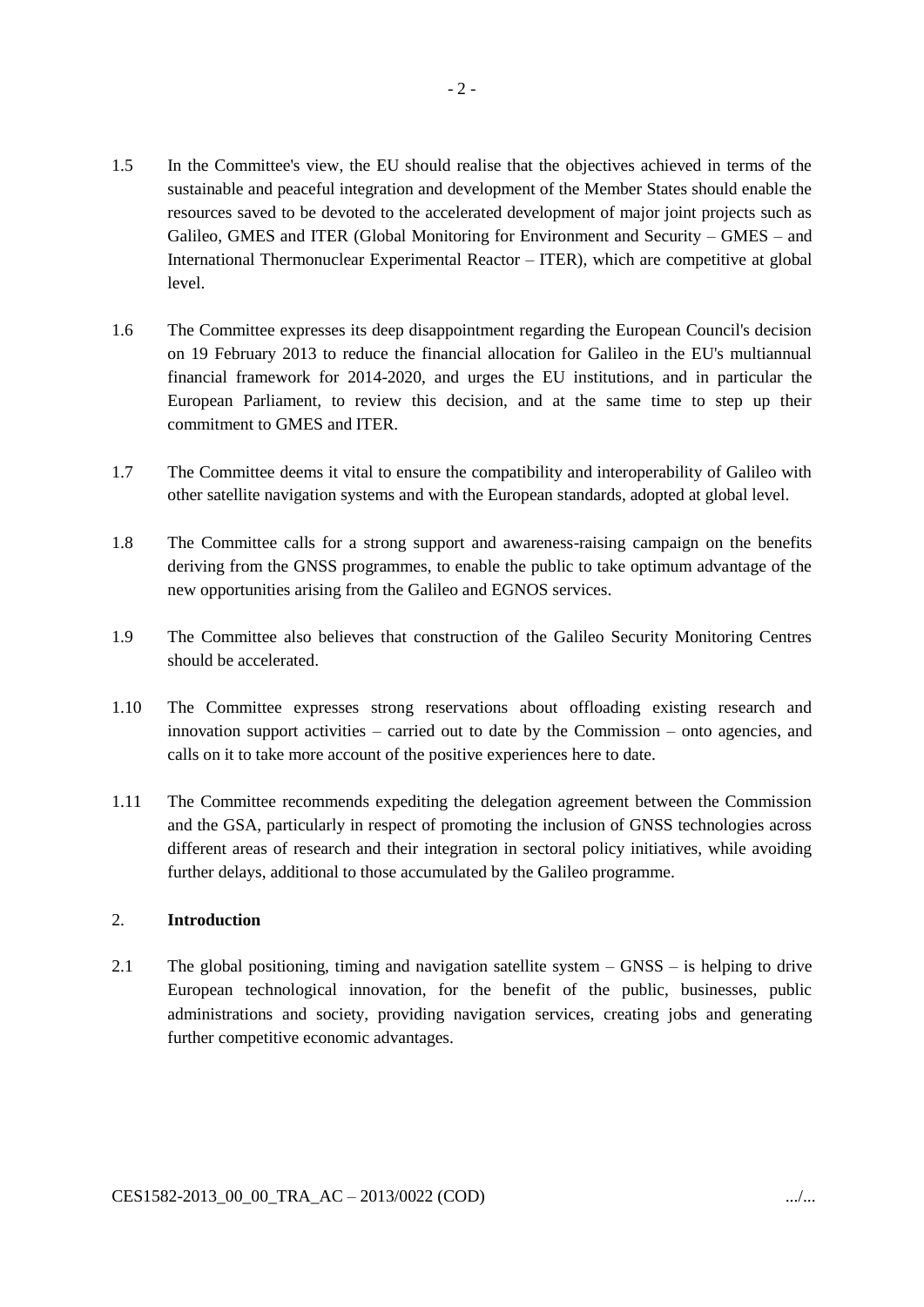- 2.2 The Committee has already adopted a number of opinions on the Galileo programme<sup>1</sup>. Security requirements play an essential role in the design, implementation and operation of the infrastructures emerging from the Galileo and EGNOS programmes.
- 2.3 It is important that the Galileo system, which has already experienced several delays, finally come into operation as soon as possible – without procedural complications or conflicts of interest – so that Europe has its own satellite navigation system, and does not have to depend on services provided by others, especially where used for military purposes.
- 2.4 The Committee is fully aware that the use of satellite navigation across a great number of fields of activity helps to increase security, and in the commercial sphere, to increase revenue, provided that there is operational continuity and no interruption to the supply of services.
- 2.5 The Commission has placed the issue of risk management the importance of which was highlighted when the governance reform took place in 2007 – at the heart of its work. All the risks relating to the programmes are recorded centrally in a register, including those associated with the industrial supply chain, external factors such as the influence of political authorities and security requirements and internal factors such as the organisation of the programmes and the GNSS supervisory authority which, from 2007, took over the responsibilities of the former Galileo joint undertaking<sup>2</sup>.
- 2.6 Each risk is allocated a degree of probability and an impact rating. The risk register covers a multitude of eventualities: technological risks; industrial risks, as regards developing integrated systems, particularly with regard to security; market risk; governance risk; and liability-related risk, relating to the infrastructure provided.
- 2.7 Where security is concerned, it needs to be remembered that, while the Commission is responsible for the management and security of the systems under the Regulation, its freedom is constrained in this area by two major factors.
- 2.7.1 Firstly, it is the Member States that define security needs, given that the threats that might affect the security of sensitive infrastructure such as that supporting satellite radio navigation are constantly changing. Covering part of such risks is a matter for the Member States.
- 2.7.2 Secondly, the GNSS Regulation (EC) No 683/2008 gives responsibility for accrediting the security of systems to the GSA. Separating the functions of management and accreditation in this way reflects good governance, and is standard practice and essential for this type of project.

-

<sup>1</sup> [OJ C 181, 21.6.2012, pp. 179-182;](http://eur-lex.europa.eu/LexUriServ/LexUriServ.do?uri=OJ:C:2012:181:SOM:EN:HTML) [OJ C 256, 27.10.2007, pp. 73-75; OJ C 256, 27.10.2007, p. 47;](http://eur-lex.europa.eu/LexUriServ/LexUriServ.do?uri=OJ:C:2007:256:SOM:EN:HTML) OJ C [324, 30.12.2006, pp. 41-](http://eur-lex.europa.eu/LexUriServ/LexUriServ.do?uri=OJ:C:2006:324:SOM:EN:HTML) [42;](http://eur-lex.europa.eu/LexUriServ/LexUriServ.do?uri=OJ:C:2006:324:SOM:EN:HTML) [OJ C 221, 8.9.2005, p. 28.](http://eur-lex.europa.eu/LexUriServ/LexUriServ.do?uri=OJ:C:2005:221:SOM:EN:HTML)  $\overline{2}$ 

[OJ C 48, 21.2.2002, pp. 42-46;](http://eur-lex.europa.eu/LexUriServ/LexUriServ.do?uri=OJ:C:2002:048:SOM:EN:HTML) [OJ C 324, 30.12.2006, pp. 37-40](http://eur-lex.europa.eu/LexUriServ/LexUriServ.do?uri=OJ:C:2006:324:SOM:EN:HTML).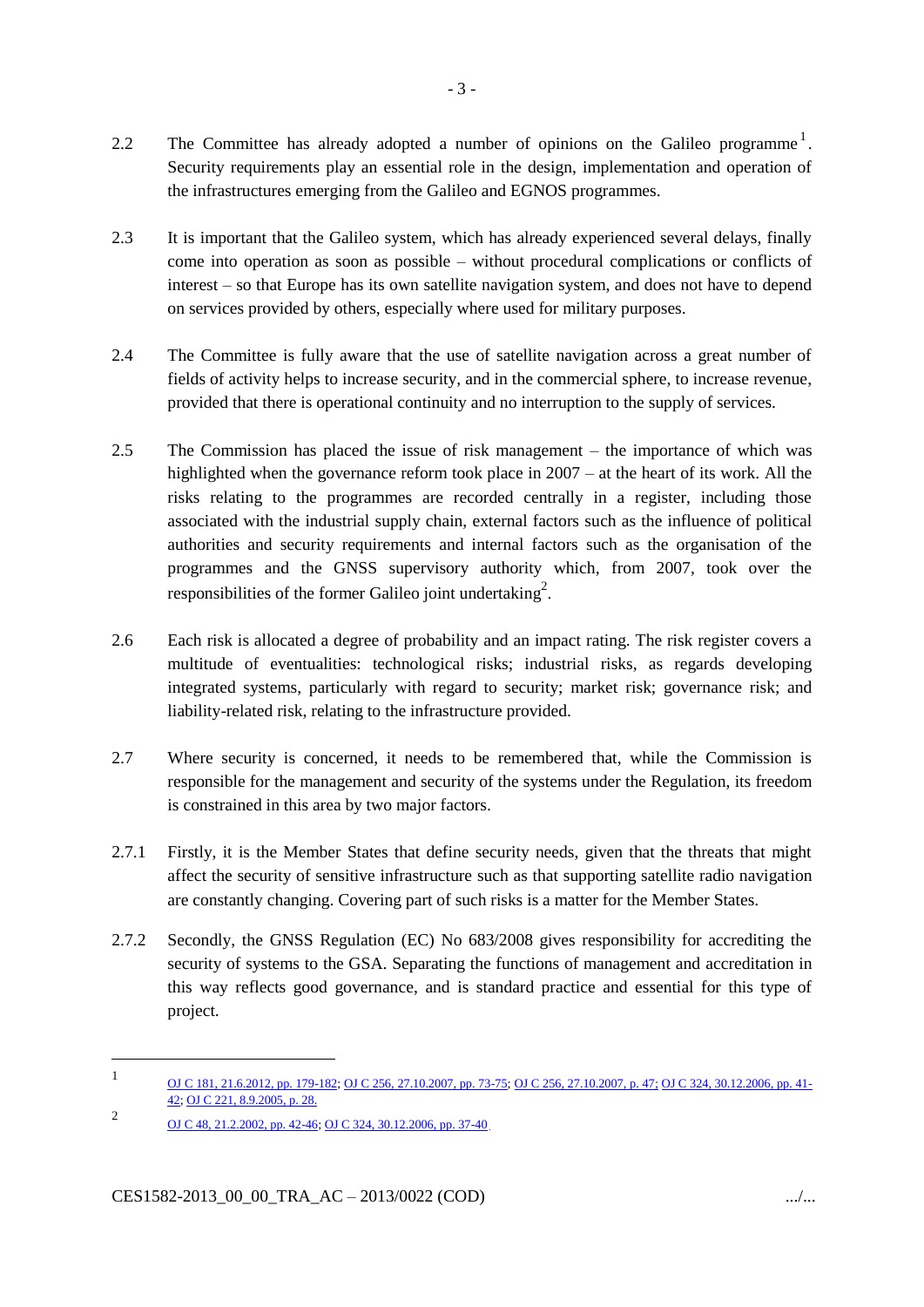- 2.8 As previously pointed out by the Committee, "the successful delivery and management of the European GNSS programmes, both Galileo and EGNOS, is critical to achieving the vision of smart, sustainable and inclusive growth envisioned by the Europe 2020 strategy", considering also that "the GNSS programmes, as proposed, will generate EUR 68.63 bn of net benefits to the Union during the system lifecycle of  $2014-2034$ <sup>3</sup>.
- 2.9 The Committee has also welcomed the stipulation that the Commission "must manage the funds allocated to the programmes, and supervise the implementation of all activities of the programmes, including those delegated to both the GSA and the European Space Agency (ESA)" and "develop a risk management mechanism"<sup>4</sup> .
- 2.10 The Committee deems it vital to reinforce the independence of the activities associated with security accreditation, to ensure the full separation of these activities from the other activities of the GSA Agency, so as to prevent conflicts of interest, particularly with other functions<sup>5</sup>, and the risk of being both judge and interested party.
- 2.11 The Committee feels that, in this new context, it is essential to ensure that the Security Accreditation Board (SAB) is able to carry out the task entrusted to it with complete independence vis-à-vis the other bodies and activities of the GSA, through a clear separation, within the Agency, between accreditation activities and other activities.
- 2.12 Furthermore, the EP has highlighted that "the long-term governance and management structure of GNSS should address the division of tasks and responsibilities between the Commission, the GSA and the ESA, as well as other relevant issues, such as appropriate costsharing, the revenue-sharing mechanism, the liability regime, pricing policy and the possible involvement and contribution of the private sector in the GNSS programmes"(see EP Resolution of 8 June 2011 – P7\_TA(2011)0265).
- 2.13 The Council, for its part, has declared that accreditation activities currently governed by Chapter II of Regulation (EU) No  $912/2010$  – should be performed in a strictly independent manner with regard to the other tasks entrusted to the GSA (see EU Council document No 11279/12 ADD 1 – 7.6.2012).
- 2.14 In order to achieve this, the Commission proposes that "Regulation (EU) No 912/2010 must be amended in order to increase the independence and powers of the Security Accreditation Board and its chairperson and to align these largely with the Administrative Board and the Executive Director of the Agency respectively, while providing for a cooperation requirement between the various bodies of the Agency."

1

<sup>3</sup> [OJ C 181, 21.6.2012, pp. 179-182.](http://eur-lex.europa.eu/LexUriServ/LexUriServ.do?uri=OJ:C:2012:181:SOM:EN:HTML)

<sup>4</sup> [OJ C 181, 21.6.2012, pp. 179-182.](http://eur-lex.europa.eu/LexUriServ/LexUriServ.do?uri=OJ:C:2012:181:SOM:EN:HTML).

<sup>5</sup> OJ C 388, [15.12.2012, p.](http://eur-lex.europa.eu/LexUriServ/LexUriServ.do?uri=OJ:C:2012:388:SOM:EN:HTML) 208.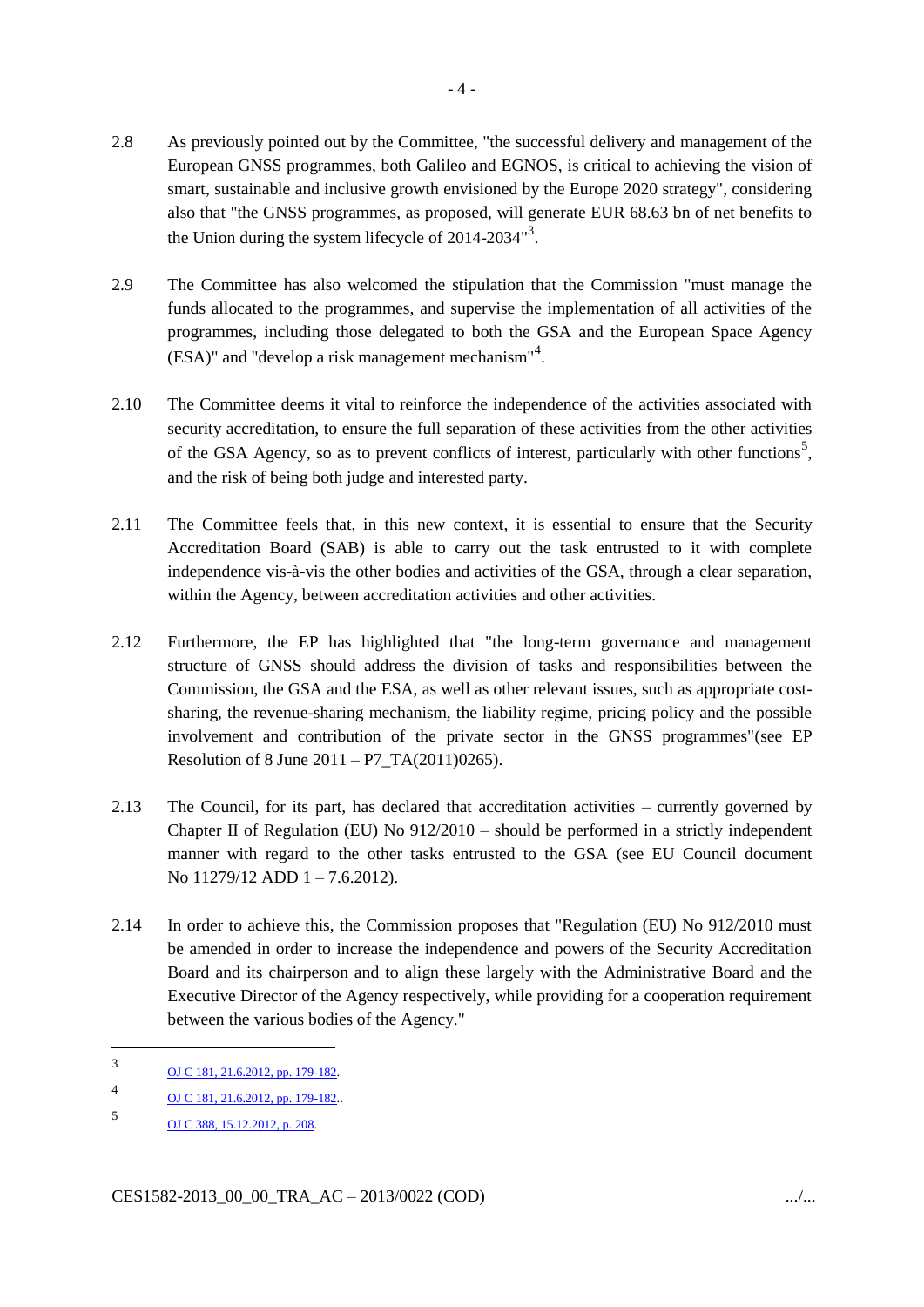2.15 The Committee supports the Commission's proposal to amend Regulation (EU) No 912/2010 and recommends accepting the proposed rules insofar as it can be demonstrated, with the help of checks and regular reports, that they actually fulfil the stated objectives.

## 3. **General comments on the EU's GNSS programme**

- 3.1 The Committee reiterates that European space policy is a key element of the Europe 2020 strategy and a driver for innovation and competitiveness for the benefit of the public: the European satellite navigation programmes EGNOS and Galileo have a central role to play here, which must be harnessed and reinforced, together with the GMES project<sup>6</sup>.
- 3.2 The Committee emphasises the strategic importance of space policy and the GNSS programme in the drive to establish a genuine European industrial policy based on practical projects with tangible benefits for the public and for business.
- 3.3 The actual implementation of the European GNSS governance system will thus be crucial to assessing whether the solution adopted is in fact the best one possible. While supporting the proposed changes, the Committee thus calls for the actual implementation of the functional structures put in place to be monitored on an ongoing basis and for the Commission to present regular substantiated reports in this regard.
- 3.4 The Committee expresses its deep disappointment regarding the European Council's decision on 19 February 2013 to reduce the financial allocation for Galileo, in the EU's multiannual financial framework for 2014-2020, to only EUR 6.3 billion, from the EUR 7.9 billion envisaged by the Commission.
- 3.5 When adopting the final decision on the multiannual financial framework for 2014-2020, the Committee calls on the EU institutions, and in particular on the European Parliament, to restore the funding levels previously proposed for Galileo, and at the same time to step up their commitment to the GMES and ITER projects<sup>7</sup>.
- 3.6 Furthermore, the GSA should develop a strong support and awareness-raising campaign on the benefits deriving from the GNSS programmes, to enable the public to take optimum advantage of the new commercialisation opportunities arising from the Galileo and EGNOS services, in order to foster their market uptake and maximise the expected socio-economic benefits.

1

<sup>6</sup> [OJ C 299, 4.10.2012, pp. 72-75.](http://eur-lex.europa.eu/LexUriServ/LexUriServ.do?uri=OJ:C:2012:299:SOM:EN:HTML)

<sup>7</sup> [OJ C 229, 31.7.2012, pp. 60-63.](http://eur-lex.europa.eu/LexUriServ/LexUriServ.do?uri=OJ:C:2012:229:SOM:EN:HTML)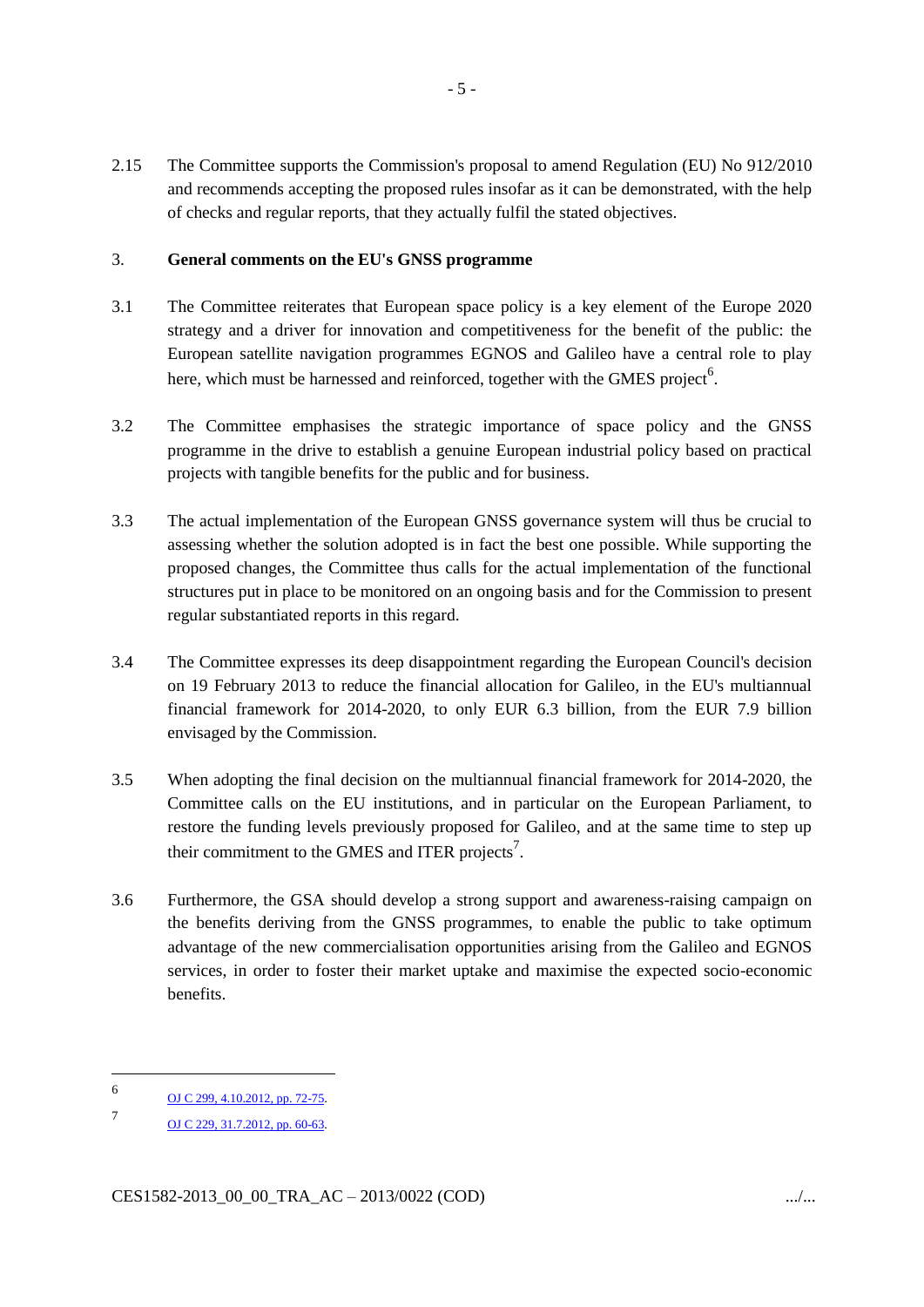#### 4. **Specific comments**

- 4.1 **Adequacy of the governance framework**. In view of the transfer to the GSA of the management of EGNOS exploitation and – as of January 2014 – of the exploitation phase of Galileo, the Committee thinks that the proposed new framework of independence and cooperation within the GSA is adequate and in line with the inter-institutional guidelines. It believes, however, that these positive developments should be kept under review to check whether the proposed solutions prove in practice to fulfil the stated objectives in the best way possible.
- 4.2 **Galileo Security Monitoring Centres**. Construction of the Galileo Security Monitoring Centres, in France and in the UK, should be accelerated and their structure and resources bolstered. Training measures must also be bolstered, to meet requirements in terms of access to PRS (Public Regulated Service) for PRS users.
- 4.3 **Communication activities**. The Agency's full communication campaigns should be progressively stepped up, as the Galileo services are rolled out, with a view to reaching full operational capabilities in 2018-2019. The Agency should manage centres of excellence to promote the development and uptake of GNSS applications, and develop "a brand strategy and a quality mark for EGNOS/GALILEO technology and services (by "quality mark" the Committee means a trademark system of licensing approved EGNOS/GALILEO technology providers to sell technology and solutions that meet rigorous technical standards of excellence. For example, such a trademark system was used very successfully by the global WiFi Alliance to accelerate the market success of wireless LAN technology. See [http://en.wikipedia.org/wiki/Wi-Fi\\_Alliance\)](http://en.wikipedia.org/wiki/Wi-Fi_Alliance)<sup>8</sup>.
- 4.4 **Research and innovation**. The Committee has expressed strong reservations about the move towards "offloading existing research and innovation support tasks and activities onto agencies, with the Commission restricting itself to dealing with legal matters and financial administration" and has recommended that "experience with large-scale projects of this nature, that venture into new technological territory, be better taken into account by creating an appropriate 'contingency' of e.g. 10%"<sup>9</sup>.

1

<sup>8</sup> [OJ C 107, 6.4.2011, pp. 44-48.](http://eur-lex.europa.eu/LexUriServ/LexUriServ.do?uri=OJ:C:2011:107:SOM:EN:HTML)

<sup>9</sup> [OJ C 229, 31.07.2012, pp. 60-63.](http://eur-lex.europa.eu/LexUriServ/LexUriServ.do?uri=OJ:C:2012:229:SOM:EN:HTML)